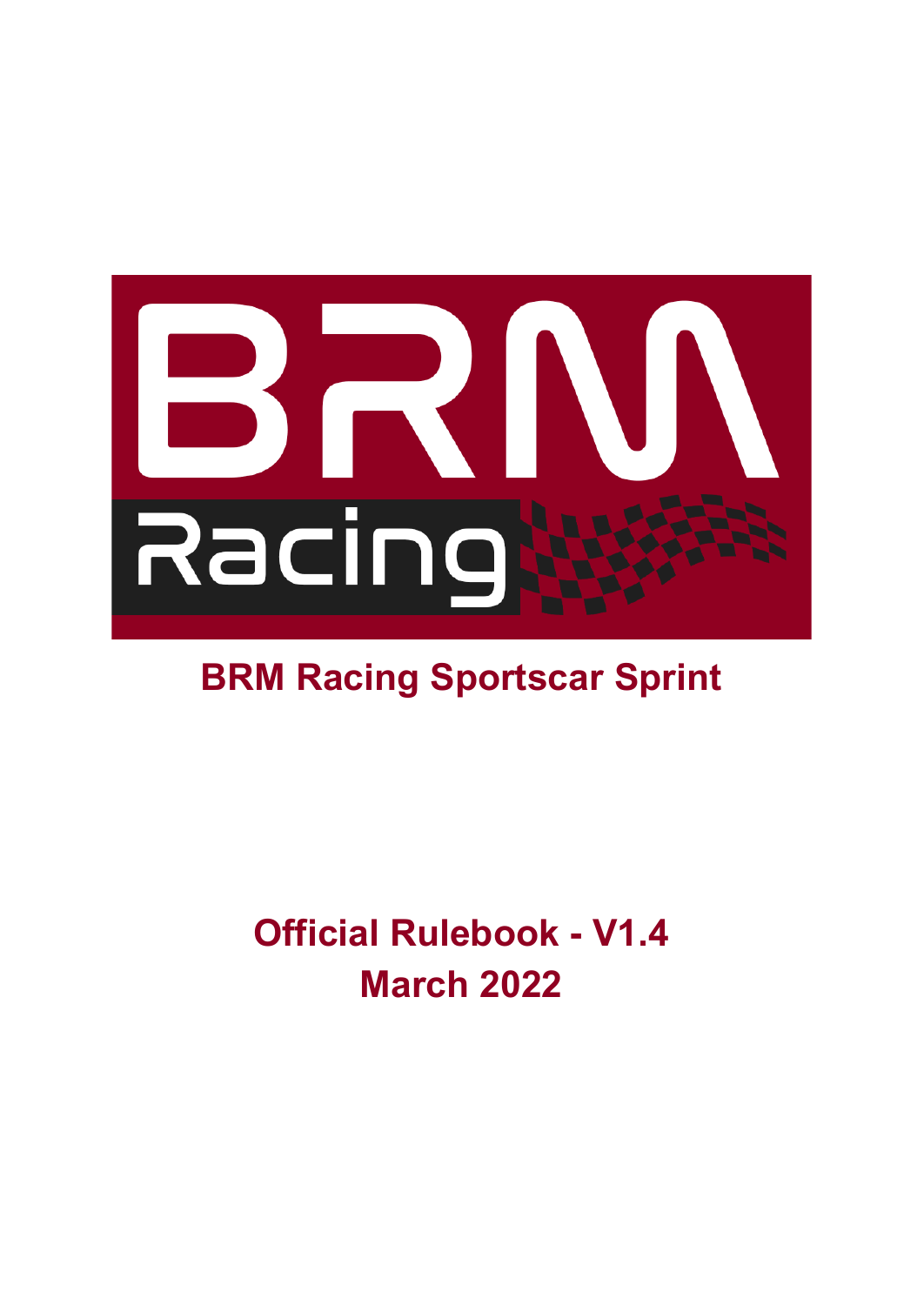| 1 - General Information                      | 3              |
|----------------------------------------------|----------------|
| 1.1 League Information                       | 3              |
| 1.2 Session Details and Announcements        | 3              |
| 2 - League Registration                      | 4              |
| 2.1 Existing Members                         | 4              |
| 2.2 New Members                              | 4              |
| <b>3 - Season Details</b>                    | 4              |
| 3.1 Number of Rounds                         | 4              |
| 3.2 Season Regulations                       | 5              |
| <b>4 - Members Rules</b>                     | 5              |
| 4.1 Terms Of Joining The League              | 5              |
| 4.2 Discord Server (& other community areas) | 5              |
| 4.3 League Participation                     | 6              |
| 5 - Race Weeks                               | 6              |
| 5.1 League Practice Sessions                 | 6              |
| 5.2 Race Information                         | 6              |
| 5.2 Race Information (Continued)             | $\overline{7}$ |
| 5.3 Official League Race Session             | $\overline{7}$ |
| 5.3 Official League Race Session (Continued) | 8              |
| <b>6 - Race Rules</b>                        | 8              |
| 6.1 Race Start                               | 8              |
| <b>6.2 General Rules</b>                     | 8              |
| 6.3 Pit Procedures                           | 9              |
| 6.4 Incidents & Accidents                    | 9              |
| 6.5 Race Finish & Classification             | 10             |
| 7 - Rules & Regulations                      | 10             |
| 7.1 Flags & Stewards Messages                | 10             |
| 7.1 Flags & Stewards Messages (Continued)    | 11             |
| 7.2 Driving Standards & Other Penalties      | 11             |
| 8 - Points & Championships                   | 12             |
| 8.1 Points System                            | 12             |
| 9 - Stewarding Processes                     | 13             |
| 9.1 Race Session Stewarding                  | 13             |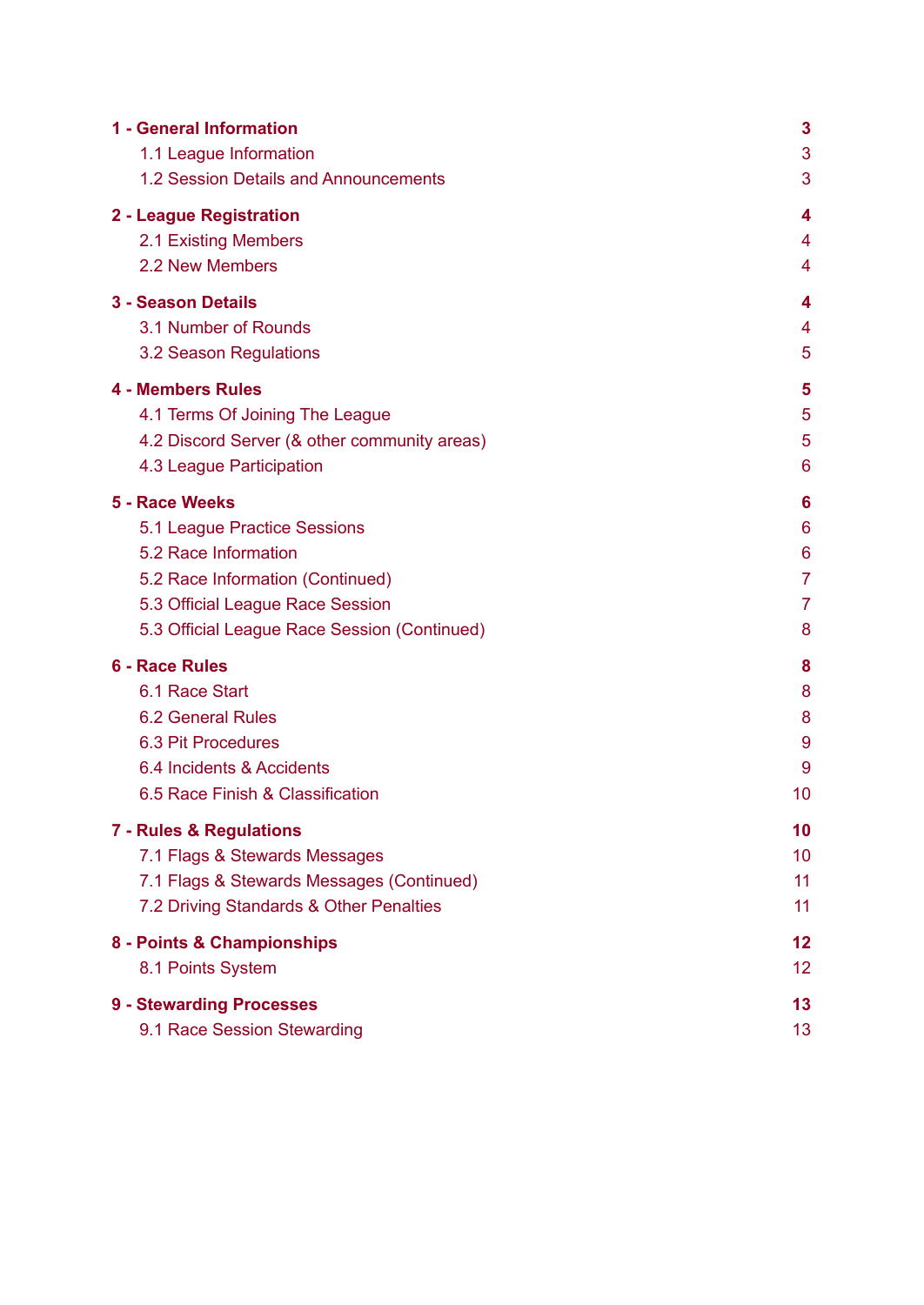## <span id="page-2-1"></span><span id="page-2-0"></span>**1 - General Information**

### **1.1 League Information**

**1.1.1** The BRM Sportscar Sprint league is a multi-class racing series running LMP2 and GT3 classes across a calendar of 90 minute single driver sprint races.

**1.1.2** The cars available to race are as follows -

**LMP2** Dallara P217 LMP2

**GT3**

Audi R8 LMS GT3 BMW M4 GT3 Ferrari 488 GT3 Evo Lamborghini Huracán EVO McLaren M4-12C GT3 Mercedes-Benz AMG GT3 Porsche 911 GT3 R

### <span id="page-2-2"></span>**1.2 Session Details and Announcements**

**1.2.1** The full calendar will be released prior to the season starting, it will be listed with race dates, race start times (Real life and Sim Time) and session opening times.

**1.2.2** All real-world timings are GMT/UTC unless otherwise stated.

**1.2.3** Any changes to the calendar will be made with at least 2 weeks notice unless an emergency change is needed. (e.g. Track contains a bug from an update)

**1.2.4** All races will use 'Dynamic Sky' and 'Dynamic Weather'.

**1.2.5** Any changes will be announced in the appropriate discord channels by a 'League Manager'.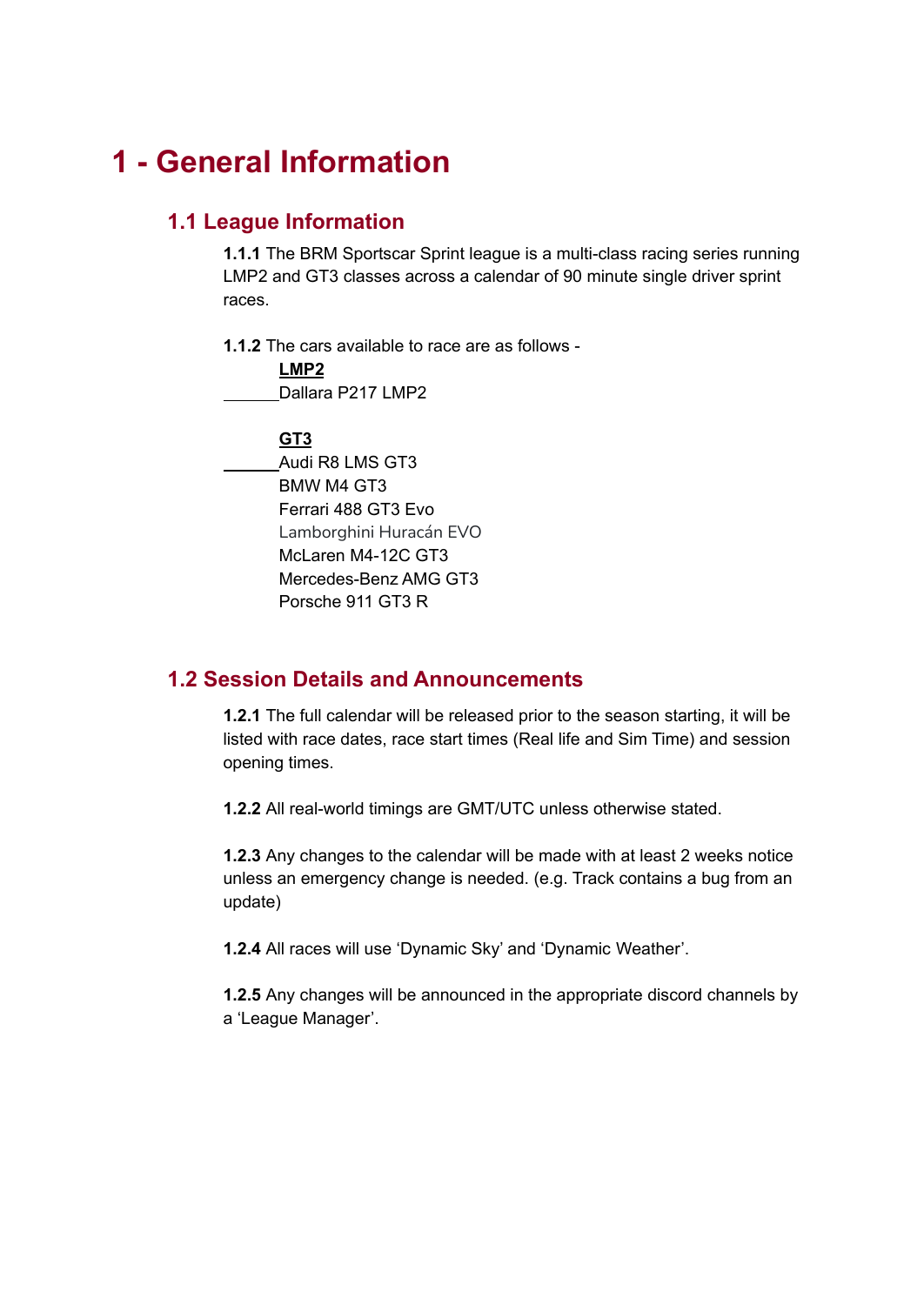## <span id="page-3-1"></span><span id="page-3-0"></span>**2 - League Registration**

### **2.1 Existing Members**

**2.1.1** Existing members who wish to race in the new season will just have to enter the season as they did for the previous season. Once they have done this, membership to discord and the iRacing league will remain.

**2.1.2** Any existing members who have not signed up 7 days prior to the new Season starting may be removed from the iRacing League (And possibly to Discord server) to free up slots for new members. A private message or announcement will be sent to each user 3 days before removal to make sure they understand, and to give time for them to sign up if they've missed announcements.

### <span id="page-3-2"></span>**2.2 New Members**

**2.2.1** A new member who hasn't raced in the previous season must do the following things before being allowed to race -

- **a.** They must enter the championship on brmracinguk.com, stating their name, car choice and car number. Login to the website is via Discord, so all BRM League Systems are linked.
- **b.** Once entered, a role will be given on discord giving them access to Season 'x' channels.
- **c.** They must request to join the iRacing Sportscar Sprint league on iRacing for access to race servers etc. Once requested, a league admin will allow entry if you are entered into the forthcoming season and your entry fee is paid.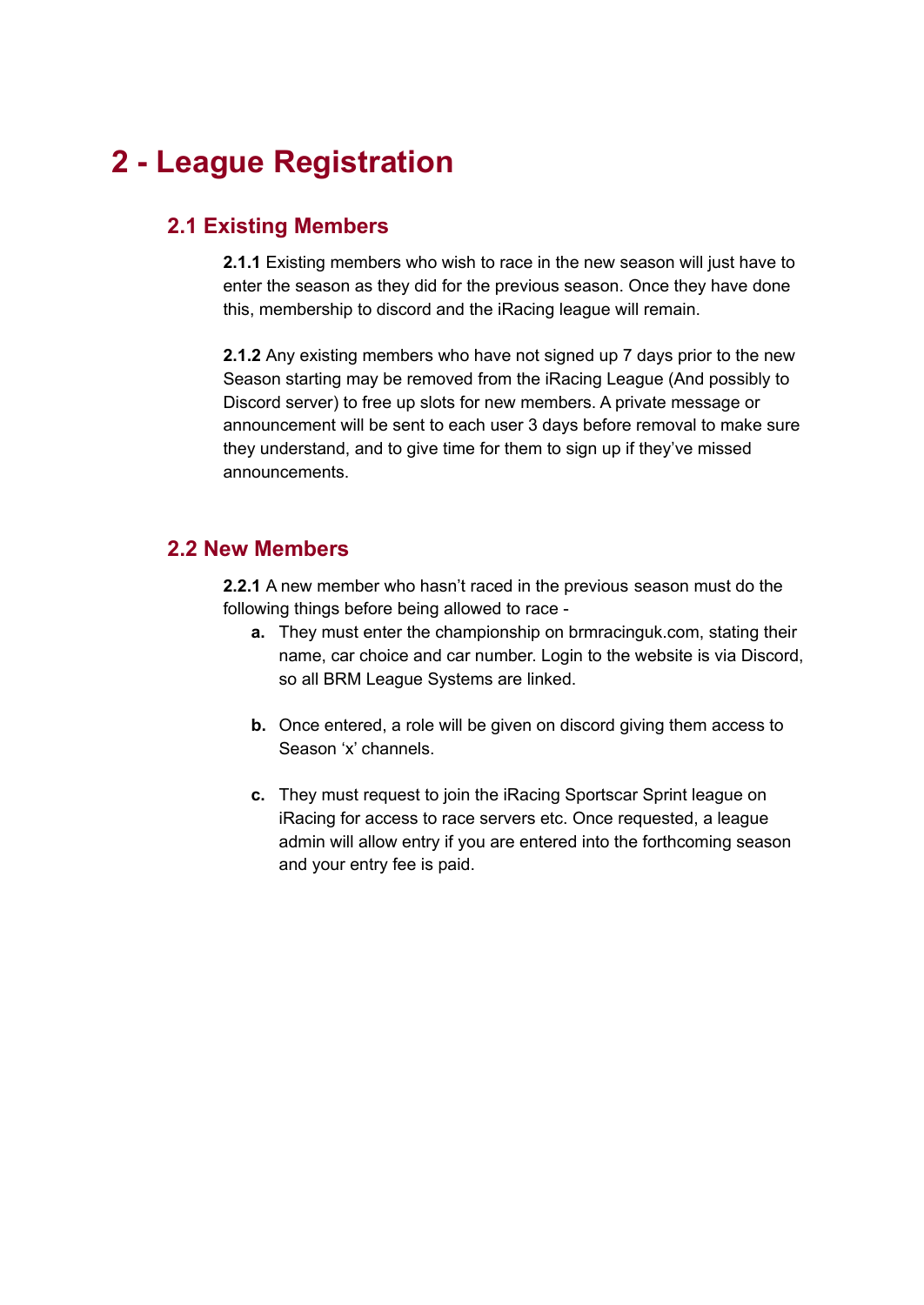## <span id="page-4-0"></span>**3 - Season Details**

### **3.1 Number of Rounds**

**3.1.1** The season will consist of X rounds.

**3.1.2** A dropped round system will be in place, the number of dropped rounds will depend on the total number of rounds. **7 or fewer**, 1 round will be dropped from a driver's points. **8 or more**, 2 rounds will be dropped from a driver's points total. **(See 8.1.3 for more details)**

### <span id="page-4-1"></span>**3.2 Season Regulations**

**3.2.1** Drivers will not be permitted to change car choice or car class mid season.

**3.2.2** There will be no Balance of Performance (B.O.P) unless a season long B.O.P is used by iRacing.

**3.2.3** Any B.O.P changes will be announced at least 5 days before the next race.

### <span id="page-4-3"></span><span id="page-4-2"></span>**4 - Members Rules**

### **4.1 Terms Of Joining The League**

**4.1.1** By joining the league and entering a race you acknowledge you have read the rules and have a good understanding of them. Questions can be raised anytime or in a driver's briefing pre race.

**4.1.2** By joining the league and entering a race you accept **all** the rules within this rulebook.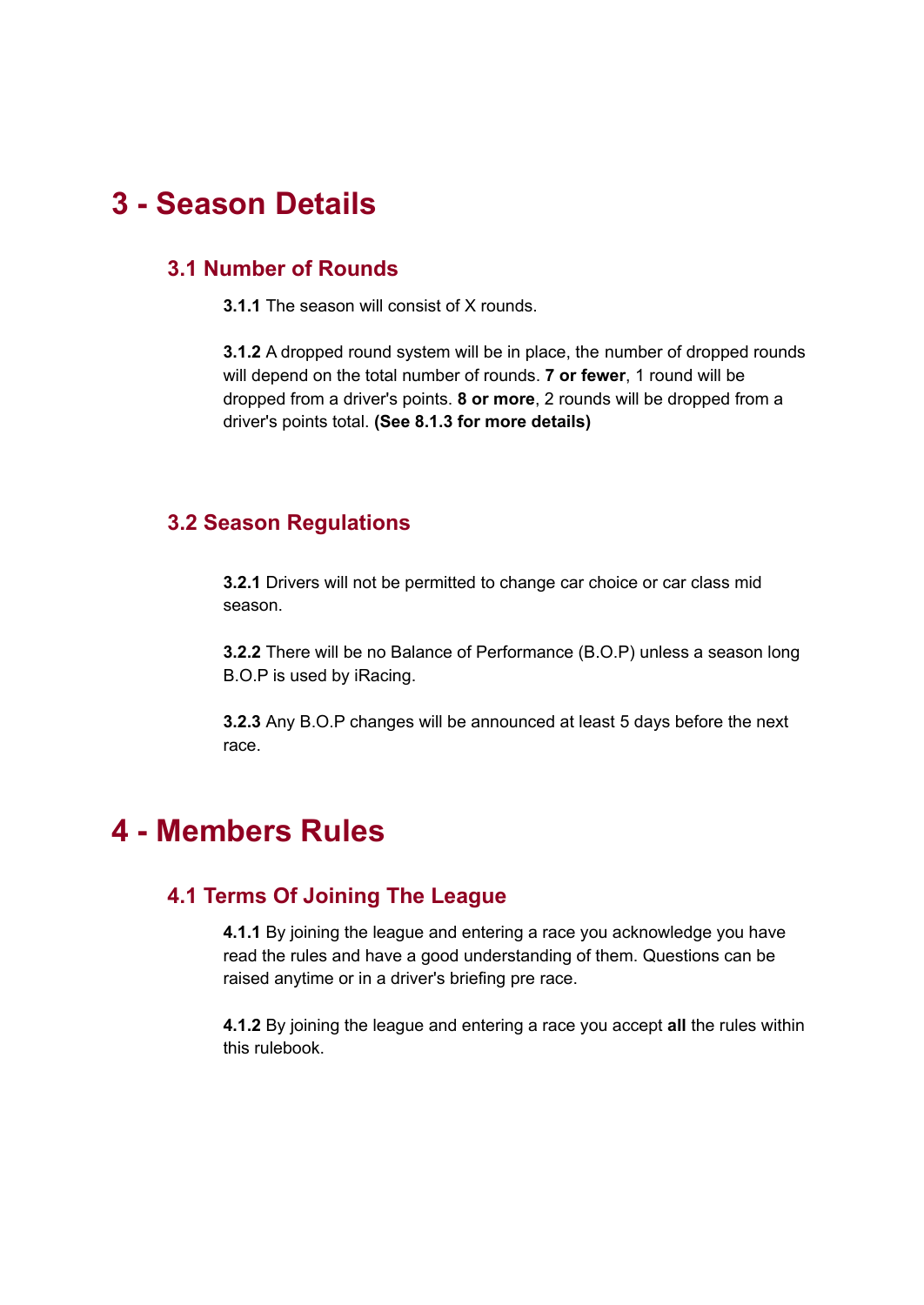## <span id="page-5-0"></span>**4 - Members Rules (Continued)**

### **4.2 Discord Server (& other community areas)**

**4.2.1** Your 'nickname' is correct to your iRacing name or real-life name so you're easily identifiable.

**4.2.2** Speak with respect to your fellow racers. We reserve the right to remove any driver from the league who is acting with intent to be intentionally mean, malicious, hateful, racist, discriminatory.

**4.2.3** How you conduct yourself in any public space,(e.g. public races, social media, etc) if brought to our attention can have consequences here. We will always make sure our members have an enjoyable, friendly and authentic racing experience. Here are some examples of behaviour that may have consequences - known trolls, intentionally malicious driving in other races, unjustified comments about this community, etc.

#### <span id="page-5-1"></span>**4.3 League Participation**

**4.3.1** Members must complete 50% of the races on the pre-season calendar to qualify for the season championship. (e.g. If there are 9 races, 50% will be 4 races).

### <span id="page-5-3"></span><span id="page-5-2"></span>**5 - Race Weeks**

### **5.1 League Practice Sessions**

**5.1.1** Practice sessions may be hosted throughout the week, the league will try to host at least one within the week running up to the race using the correct timings etc.

**5.1.2** Whether it is in a league hosted or privately hosted session by other drivers, all league members must conduct themselves on and off track in a respectable manner. Some discretion will be allowed as long as it is not a consistent issue with other drivers on the circuit.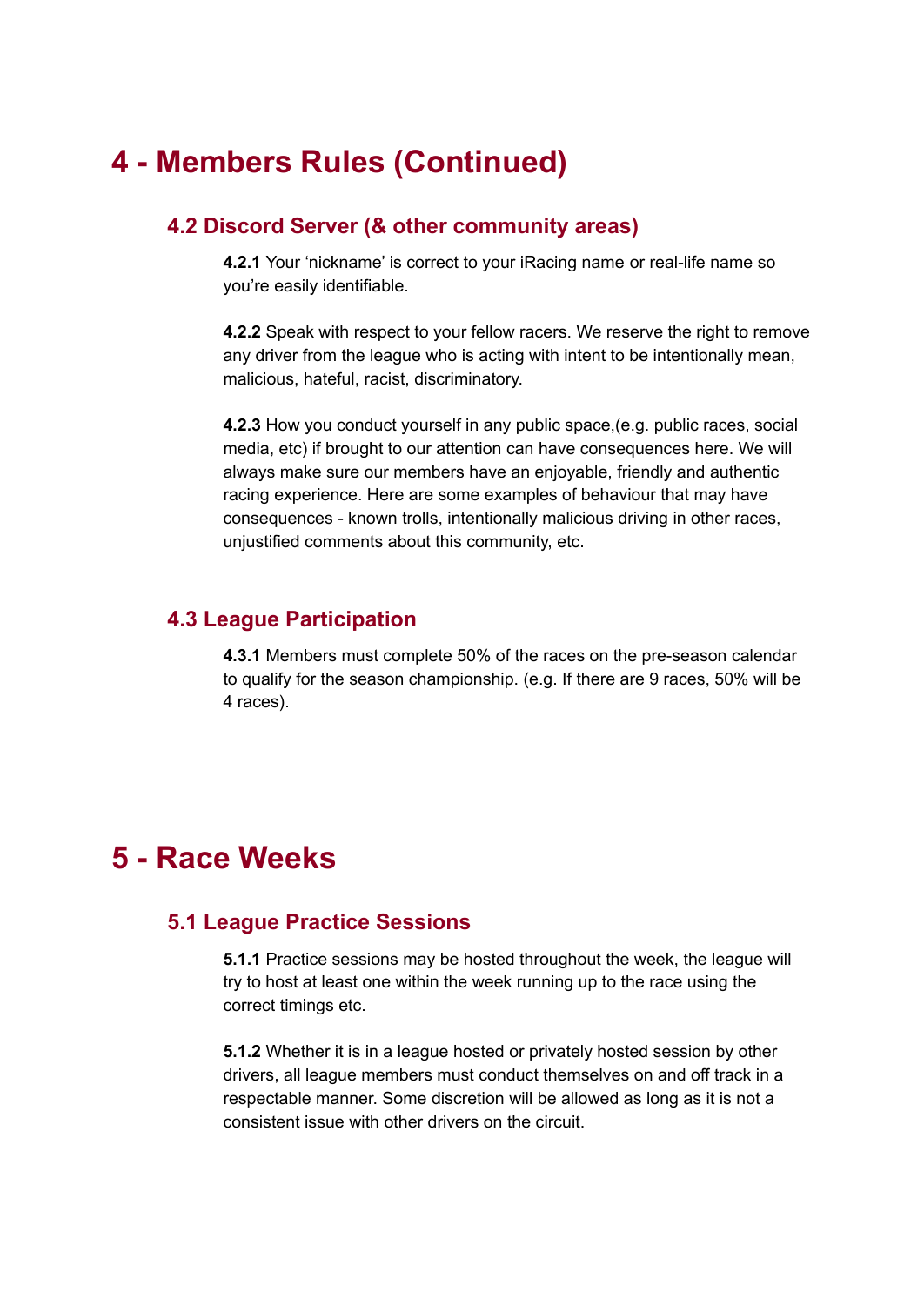## <span id="page-6-0"></span>**5 - Race Weeks (Continued)**

### **5.2 Race Information**

-

**5.2.1** The full timings of an event (real-world and sim-time) will be released at 09:00 GMT, the Monday prior to the event. This information will be viewable on the event page on the website or in #race-info on Discord.

**5.2.2** A drivers briefing will be held prior to every race (15 Minutes before practice), all drivers must be present for this except for the following situations

- **a.** Other commitments (e.g. work or family) mean you can only join later in the session.
- **b.** In your time zone the briefing is early morning etc.

**5.2.3** If a driver can't join the briefing for the reasons stated in **5.2.2**, that driver must read the 'Briefing Notes' for any track specific rules. These will be posted in #stewards-announcements once briefing has concluded.

**5.2.4** Before the session opens a list of penalties to be taken, or current driver warnings will be put in #stewards-announcements so everyone is aware of their and others' situation.

### <span id="page-6-1"></span>**5.3 Official League Race Session**

**5.3.1** Before joining the race session, ensure your preferred car number is set to the one you entered the championship with.

**5.3.2** All drivers must be able to view any iRacing chat messages when in the car. Important messages regarding session state, penalties and general info will be provided using this.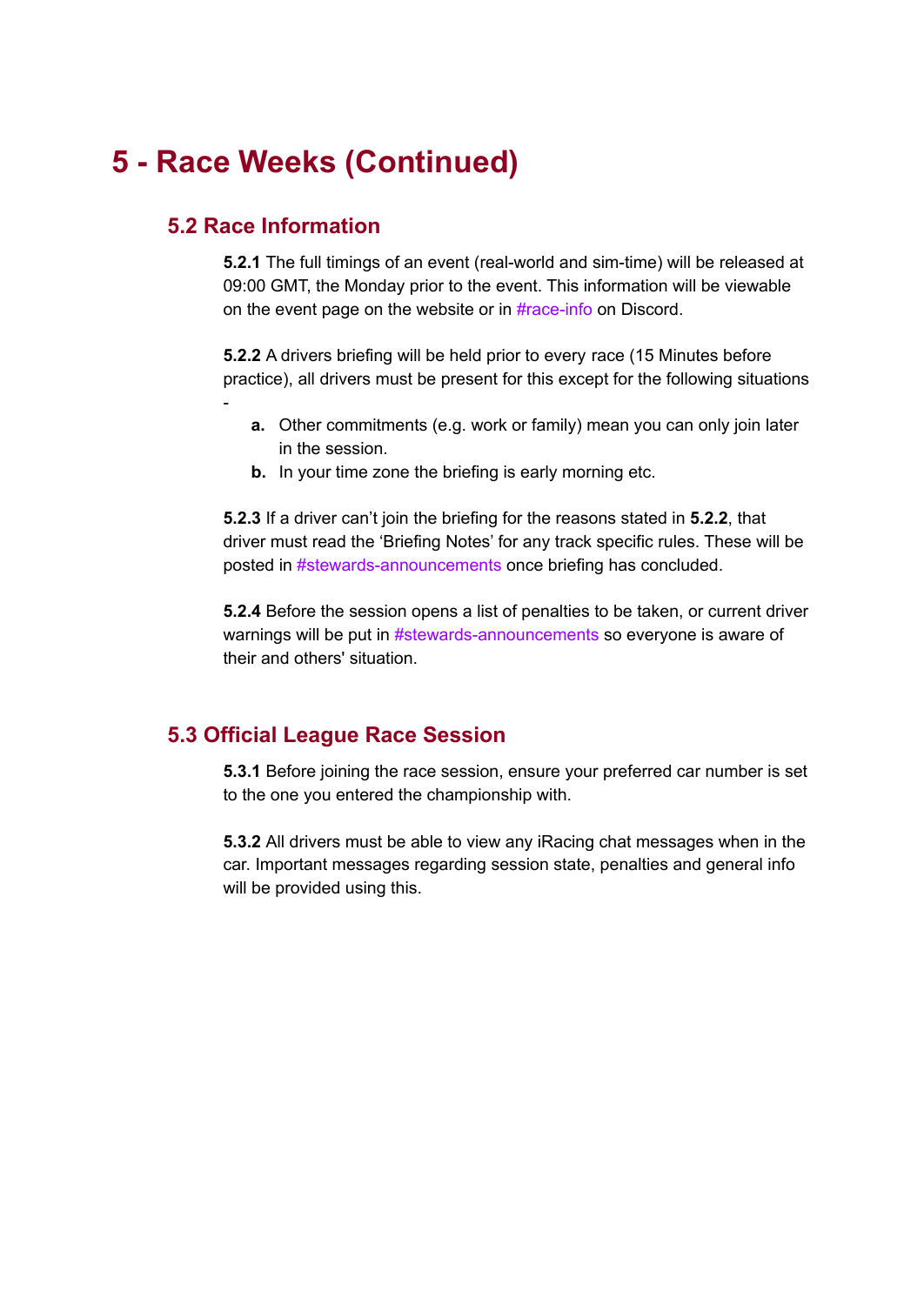## **5 - Race Weeks (Continued)**

### **5.3 Official League Race Session**

**5.3.3** All race sessions will include a practice time that is at least 60 minutes long to allow all drivers to join the server and check track conditions.

**5.3.4** At the conclusion of a practice, the qualifying session will begin, this will be a minimum of 30 Minutes total.

**5.3.5** The standard qualifying format is as follows:

- **a.** Qualifying will begin with a 15 minute "GT3 Qualifying" session. GT3 cars are allowed to take part in this segment of qualifying and may enter the circuit at the very start of the session. They can then complete as many laps as they like within that time frame. When the 15 minutes is over a message "GT Qualifying Complete" will be displayed, any GT cars may finish their current laps then pull over and 'tow' to keep the circuit clear for the next session.
- **b.** 14 minutes into GT qualifying, the LMP2 field may line up at pit exit, when the message "LMP2 Qualifying Green Flag" is displayed they may enter the track, whilst being aware there may be GT's still completing laps. LMP2's will also have a 15 minute session to complete as many laps as they like within the time frame. When the 15 minutes is over the session state will be 'Checkered', any LMP2 cars may finish their current laps.

**5.3.6** At some circuits (e.g. Le Mans, Nordschleife) the qualifying session may be altered to better suit the circuit length and conditions. Combined qualifying (All classes on circuit together), or longer sessions may be used to better give all classes a fairer chance of completing a fair amount of laps.

**5.3.7** If penalty **7.2.5** has been applied, that car is not permitted on track at any time during qualifying. If they do enter the circuit, penalty **7.2.5a** will be applied for 'Qualifying Interference'.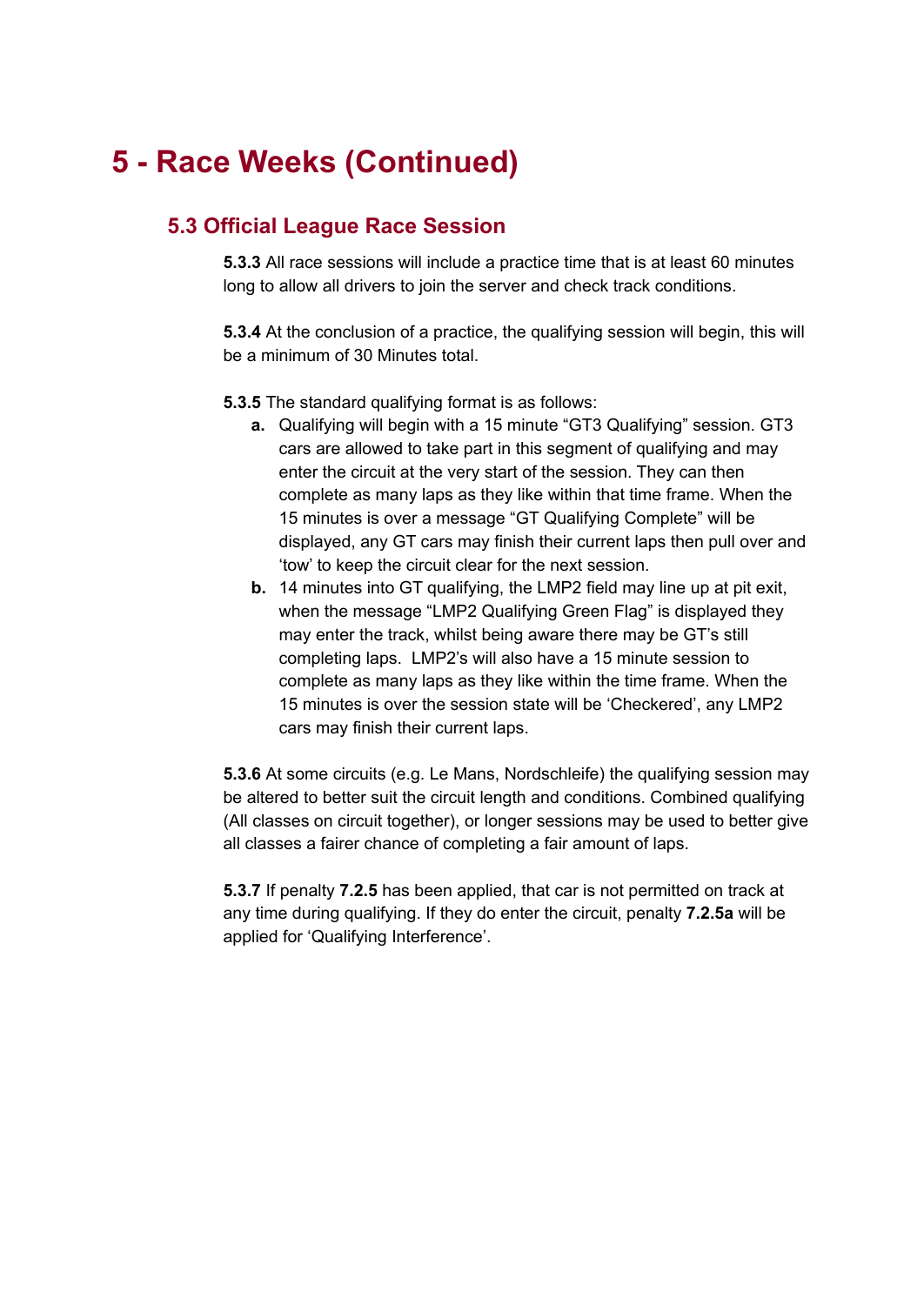### <span id="page-8-1"></span><span id="page-8-0"></span>**6 - Race Rules**

#### **6.1 Race Start**

**6.1.1** Once the safety car rolls off all race rules and regulations are in place from now until all cars have crossed the finish line.

**6.1.2** The leading class follows the safety car pace, it is advised that subsequent classes leave a reasonable gap (~5 seconds) to the final car in the class ahead before rolling off.

**6.1.3** If weaving and/or braking to warm up tyres and brakes this must be done safely and **must not** endanger other cars.

**6.1.4** A start zone will be announced prior to the session opening, details of this will also be discussed in the drivers briefing. The leader of each class controls the pace, everyone must follow this pace when in the start zone and not 'hang back' for a jump on other drivers. The leader may 'Go' anywhere in the specified start zone.

**6.1.5** There is no weaving, braking or 'hanging back' permitted within the start zone.

**6.1.3** If a car doesn't make it onto the grid, they will be required to start from pit lane, they will be released when the final car of the final class has passed pit exit. Slower classes will not be given blue flags.

### <span id="page-8-2"></span>**6.2 General Rules**

**6.2.1** A driver can be reported in **#incident-claims** for breaking any of the rules under **Sec 7**, once or multiple times.

**6.2.2** Consistent reckless driving that endangers other cars will result in a penalty. **(See Sec 7.2)**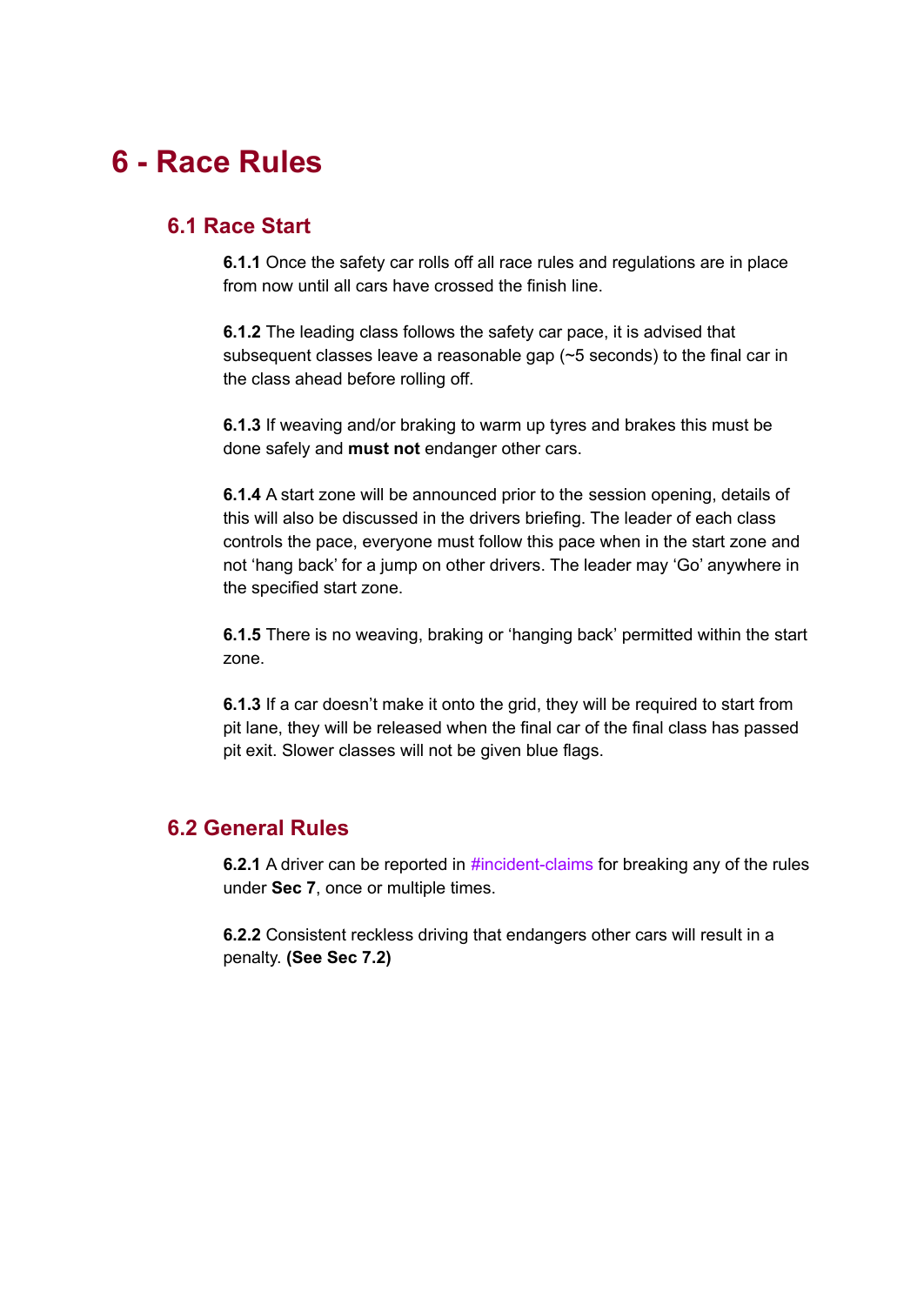## <span id="page-9-0"></span>**6 - Race Rules (Continued)**

### **6.3 Pit Procedures**

**6.3.1** All iRacing standard pit procedures are in force, any extra notes regarding entry/exit, pit lane usage may be given out in the driver's briefing.

**6.3.2** The pit limiter button must be used at all times between the pit entry (yellow cones) and pit exit (green cones).

**6.3.3** You may only enter the 'slow lane' when near your pit box, and you must enter and exit your pit box safely, not causing other cars to avoid you.

**6.3.4** When exiting the pit lane you must not re enter the active race track until after the blend line (blue cones), once on the racetrack be aware of cars around you.

**6.3.5** All above procedures are in force during every practice, qualifying and race session.

### <span id="page-9-1"></span>**6.4 Incidents & Accidents**

**6.4.1** If you're involved in an incident on track, you must rejoin the track safely, if you are stuck on track at an angle where you cannot drive away *(e.g. facing forwards)*. Stay where you are (unless it's easy to get off the racing line **and** there is a gap to do so), it's a lot easier for a car coming at speed to avoid a stationary car than a moving one.

**6.4.2** If you are able to return to the pits under your own power whilst damaged, stay off the racing line where possible. If you cannot do this safely, then you must get a tow back to the pits. Any incidents where a damaged car loses control and causes other cars to crash will be given a penalty.

**6.4.3** If you're involved in a minor incident on track (dangerous driving, blue flag violations, etc) then inform the stewards with all car numbers involved, the lap and area of circuit so it can be looked at and appropriate action can be taken. But please remember 'accidents' do happen.

**6.4.4** When the stewards have been notified of an accident, they may contact both drivers to get more information and to gain a better understanding of the incident. If the investigation may take longer to conclude than usual a message will be sent #Stewards-Announcements so everyone is aware of the situation. (e.g. 'The Incident between X and Y is being investigated').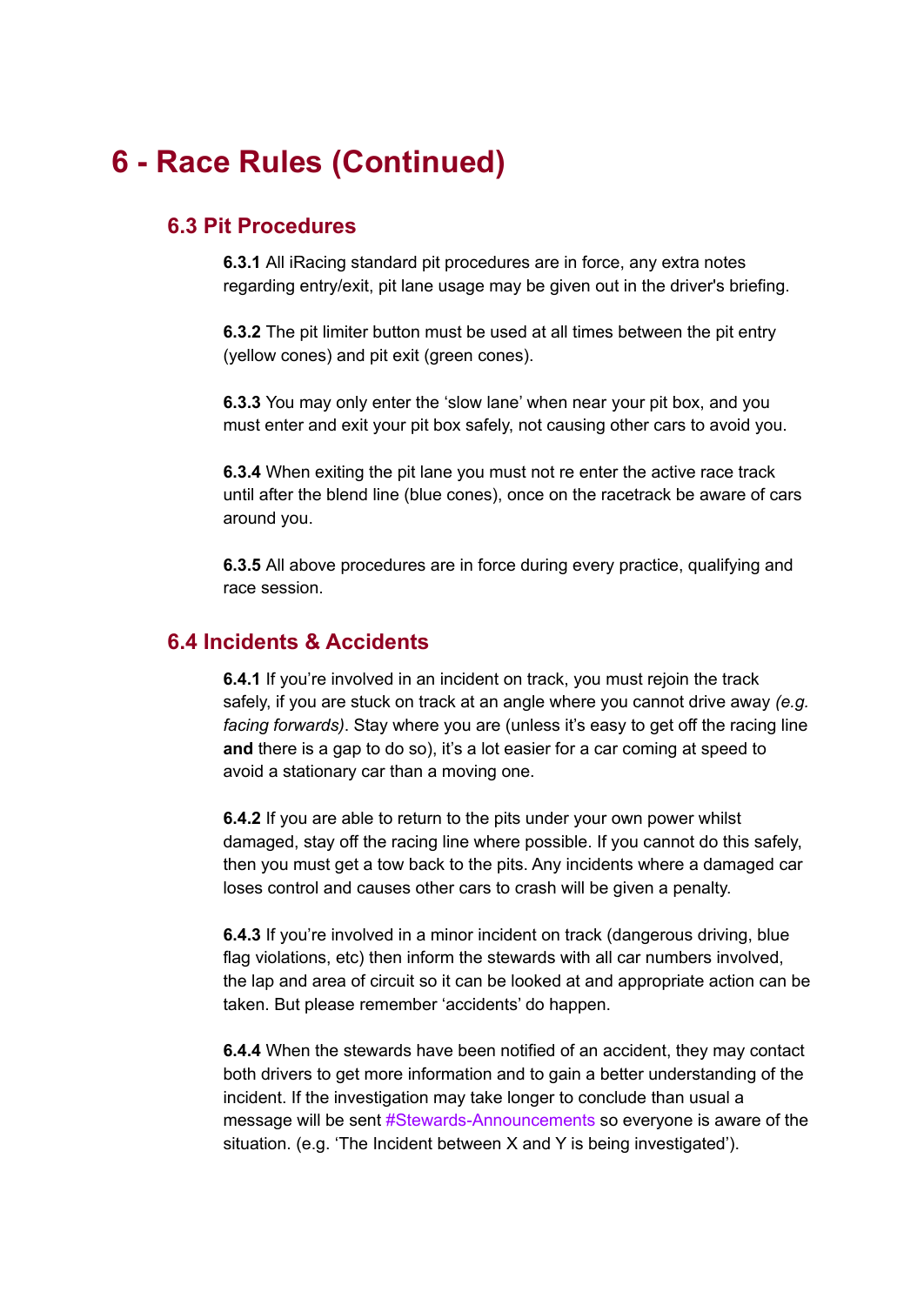## <span id="page-10-0"></span>**6 - Race Rules (Continued)**

### **6.5 Race Finish & Classification**

**6.5.1** Once the checkered flag has flown, drivers may run a 'parade lap' and celebrate, as long as it does **not** affect cars still running in the race. Be aware, incident points (x) are counted until all cars have crossed the finish line.

**6.5.2** When exiting the track please make sure you are off the racing line and away from the finish line to allow racing to complete.

**6.5.3** To be classified for **full points** a driver must have completed at least 90% of the leaders laps in that class. You do not need to cross the finish line when the checkered flag is displayed to be classified.

**6.5.4** To be classified for **half points** a driver must have completed at least 50% of the leaders laps in that class. You do not need to cross the finish line when the checkered flag is displayed to be classified.

### <span id="page-10-1"></span>**7 - Rules & Regulations**

#### **7.1 Flags & Stewards Messages**

**7.1.1a, Blue Flags Slower Car -** If your car is displayed with the blue flag, this is to inform you that there is a faster car behind that you're not racing for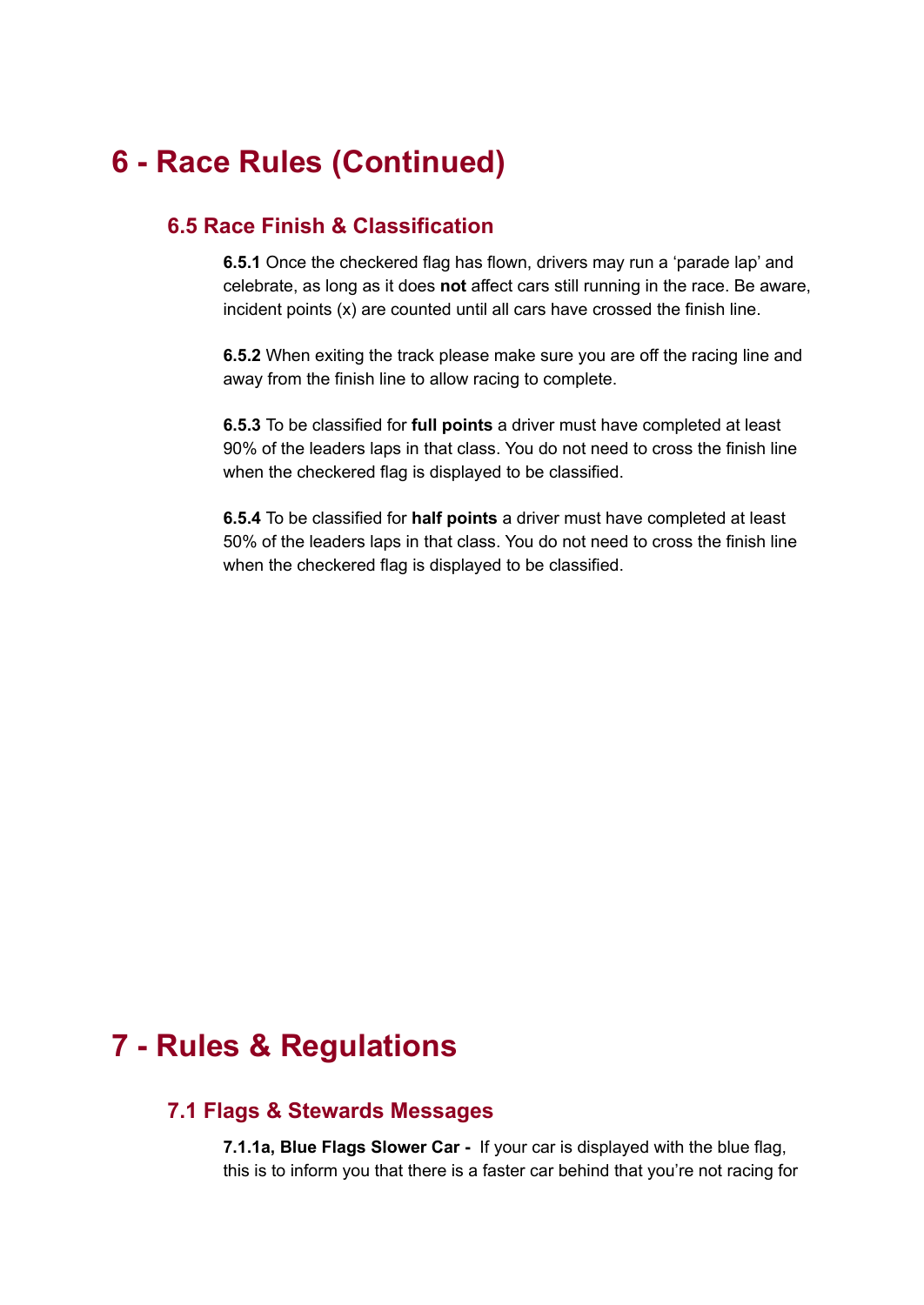position with - follow your standard racing line and do **not** block. You do **not** need to let the faster car by, but you may do with clear intent you are doing so (e.g. Moving off the racing line, 'Pass Left/Pass Right', voice message).

**7.1.1b, Blue Flags Faster Car -** If the car ahead is being shown a blue flag (When you're within 1.5 secs) they do **not** need to let you by, as the faster car it is your responsibility to **pass safely**, remember they're in their own race.

**7.1.1c, Blue Flags (Moving Over) -** If you are the slower car, and you have clearly moved over to let the faster car past. You are accepting incident responsibility for any incidents that may occur during the passing move. *But it is preferable for slower cars to stay on line, then any moves are predictable for faster cars.*

**7.1.2a, Still Yellow Flag -** No overtaking is allowed, cars must slow down and take caution.

**7.1.2b, Waved Yellow Flag -** No overtaking is allowed, cars must slow down and take caution. Be prepared to stop.

**7.1.3, Yellow Flag -** If a car has made an overtake during a yellow flag, a small amount of time (2-3 corners) will be given to let the offending car let the overtaken car by and return to original, pre yellow flag positions.

**7.1.4, Safety Car -** Race control may call for a safety car within the first few laps of a race (No of laps is track dependant and will be stated in drivers briefing) if there is an incident that blocks the track and causes a large part of the field to be blocked, or if many cars are involved. The field must line up behind the safety car and follow race controls instructions.

**7.1.5, Warnings -** Live stewarding isn't being used, but if a car has multiple offences of the above with yourself please state this in #incident-claims so we can look at the situations where they have done so.

### <span id="page-11-0"></span>**7 - Rules & Regulations (Continued)**

#### **7.2 Driving Standards & Other Penalties**

**7.2.1a** Blocking is not permitted in any case. Blocking is defined as making 'reactionary' moves to a car behind, defensive moves must be proactive and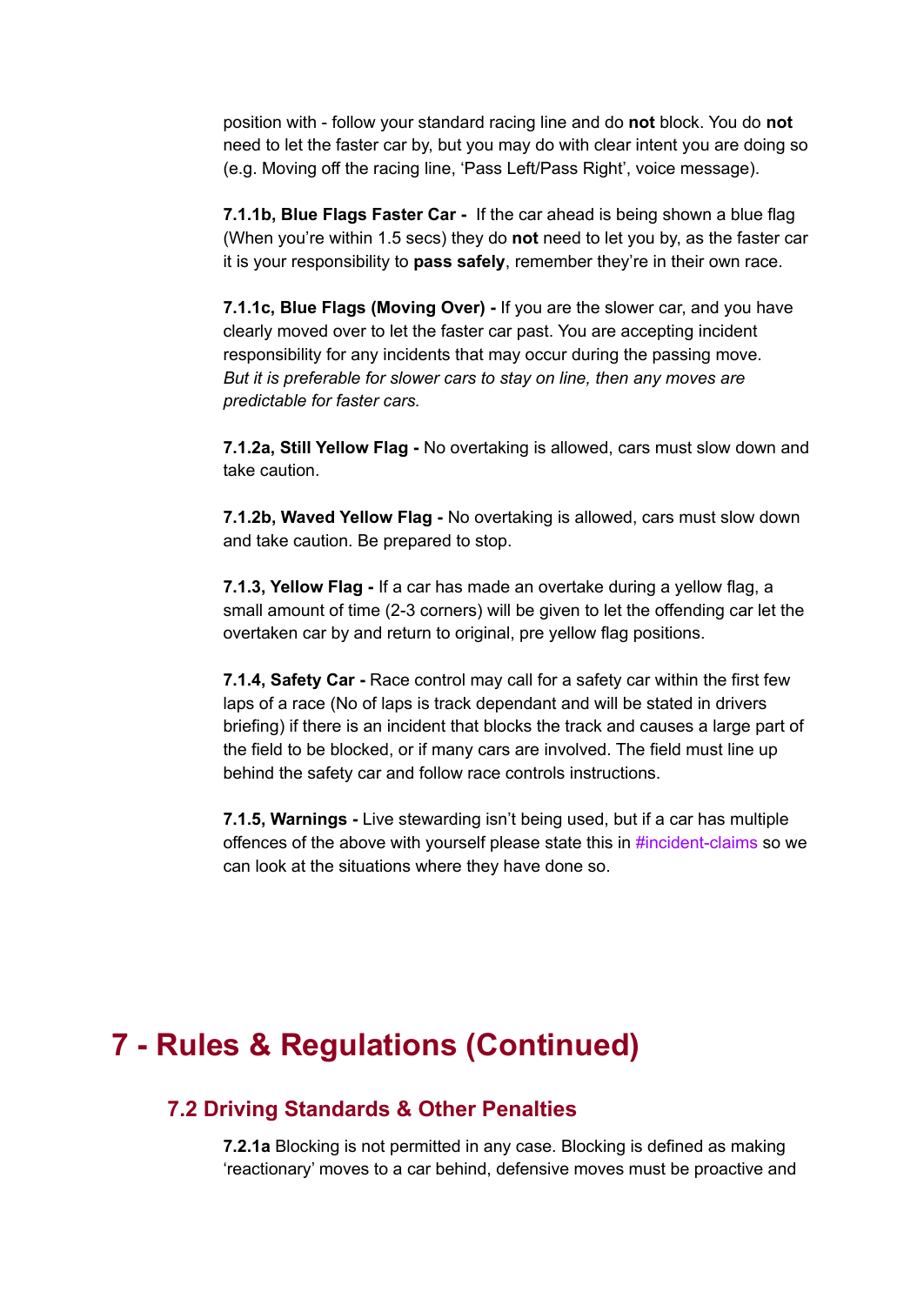a maximum of 2 are allowed at one corner. Once braking a defending car must not change its line.

**7.2.1b** If a car is ahead (Rear tyres ahead of car behinds front tyres) at the time when both cars have started to brake, the car ahead may take their preferred line into the corner.

**7.2.1c** If you gain **OR** defend a position with the use of car contact (4x), then you must give the position back if possible (e.g. They haven't towed or lost places to cars behind).

**7.2.2** Repeated incidents of light car contact that affects another driver will result in a penalty.

**7.2.3** When serving a 'Slow Down' penalty you must move off the racing line and serve the penalty without affecting other cars in the race.

**7.2.4** If a driver is found to be taking advantage at corners then a suitable penalty will be given. This includes repeat offences of cutting corners, over extending track limits on entry or exit outside of a normal racing line.

**7.2.5** If a driver does not have the correct No from their entry to championship applied they will not be allowed to take part in qualifying. Car No's are used by stewards to quickly reference car classes etc, it is essential they are correct.

**a.** If a driver does not serve this penalty correctly, they must start from the pit lane and follow **6.1.3**

**7.2.6** Intentional wrecking will not be tolerated in any circumstances and will result in a race and/or league disqualification and further action if necessary.

**7.2.7** Cars may flash lights to let a slower car know of their presence. But aggressive or constant flashing will result in a penalty.

### <span id="page-12-1"></span><span id="page-12-0"></span>**8 - Points & Championships**

#### **8.1 Points System**

**8.1.1** The following points will be handed out according to finishing position per class and bonus points per class: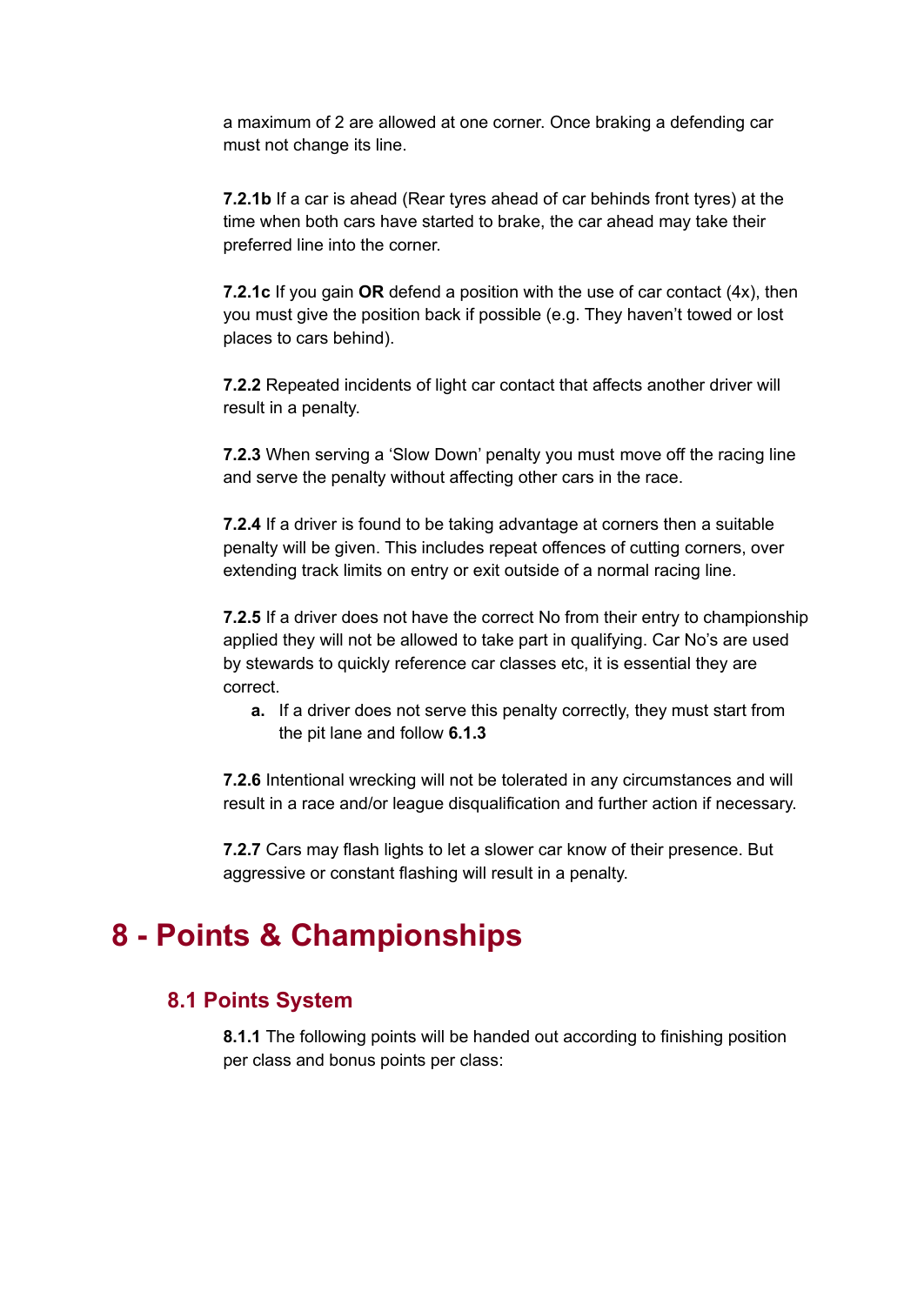| Pos                | <b>Points</b>  |
|--------------------|----------------|
| 1                  | 35             |
| $\overline{2}$     | 30             |
| 3                  | 26             |
| 4                  | 23             |
| 5                  | 20             |
| 6                  | 18             |
| 7                  | 16             |
| 8                  | 14             |
| 9                  | 12             |
| 10                 | 10             |
| 11                 | 8              |
| 12                 | 6              |
| 13                 | 4              |
| 14                 | $\overline{2}$ |
| 15 Or Lower        | 0              |
| <b>Fastest Lap</b> | 1              |
| <b>Class Pole</b>  | 1              |
| Fewest Inc'        | 2              |

**8.1.2** Fewest Incident points with 0x Incident points will award 1 bonus point on top of the standard 2 points.

**8.1.3** For the fairness of everyone within the league with other commitments, there will be a dropped round system in place for the championship points. A set number of rounds **(See 8.1.3a)** will be 'dropped' from the championship standings. (e.g. If a driver finishes 1st once, 2nd twice, 3rd, once and 4th twice. One of the 4th places will not count towards the championship standings).

- **a.** 1 round in 7 races or less, 2 rounds in 8 races or more
- **b.** DNF's and DNS's do also count towards being a dropped round.

### <span id="page-13-1"></span><span id="page-13-0"></span>**9 - Stewarding Processes**

#### **9.1 Race Session Stewarding**

**9.1.1a** A claim can be made to the stewards using the 'Incidents-Claims' channel any time if a driver is to have been believed to have broken any, or multiple of the rules & regulations above.

**9.1.1b** The cut-off to claim incidents after the checkered flag will be stated by a league manager, this is to not cause delay to race results and championship standings.